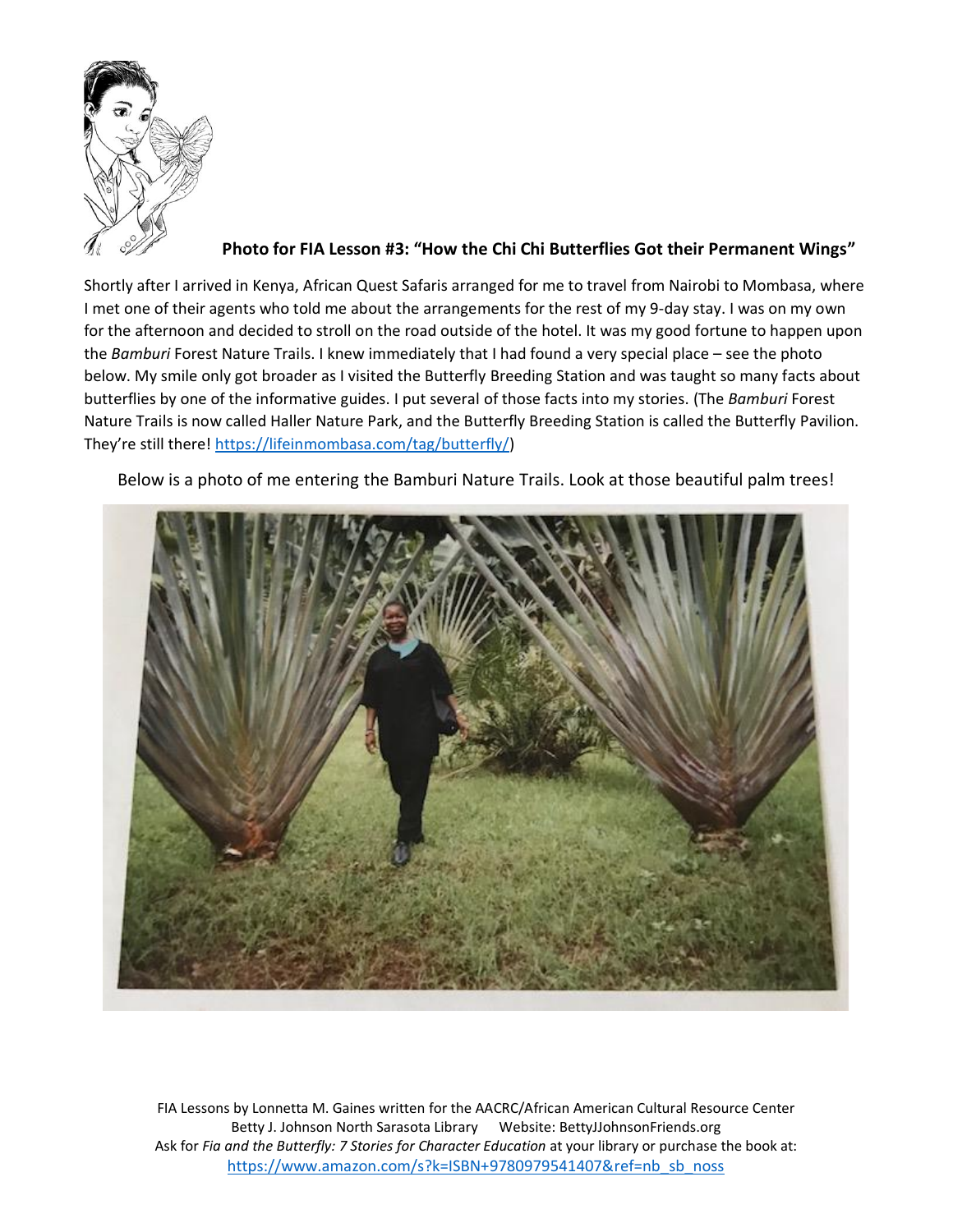

*Lesson #3 – Reading The Collective Work and Responsibility Story "How the Chi Chi Butterflies Got their Permanent Wings"* **pp. 39-53,** *Fia and the Butterfly: 7 Stories for Character Education* **by Lonnetta M. Gaines**

## A Saying to Remember for The Collective Work and Responsibility Story *I work well with others. I am helpful and responsible.*

## *AUTHOR'S NOTES*

Repeat the saying to remember, write it down and share it with others. The Saying to Remember for the Collective Work and Responsibility Story reminds you of the importance of being helpful and cooperative. Remember, you are an important part of your community. Now – to the story!

The *setting* for The Collective Work and Responsibility Story is the Butterfly Breeding Station at the *Bamburi* Forest Nature Trails in Mombasa, Kenya. Looking at the beautiful butterflies, I was inspired to write "How the Chi Chi Butterflies Got Their Permanent Wings," a fantasy story about young butterflies who, like our young Fia in the story, are very concerned about how they look. In fact, like Fia, they spend a lot of time looking at themselves in the mirror – in their case, Mirror Lake.

In the story, our young butterflies – who I call Chi Chi Butterflies – learn some important lessons that help them to see the importance of being pretty on the *inside*. The Chi Chi Butterflies are the heroines and heroes of the story – they save the life of their Queen!

I learned a lot about butterflies at the Butterfly Breeding Station. For example, I learned that Mother Nature organizes the butterflies so that butterfly species are attracted to specific types of flowers. I put that into my story. I also learned that the African Queen Butterfly is poisonous to birds, so I put that into my story, too.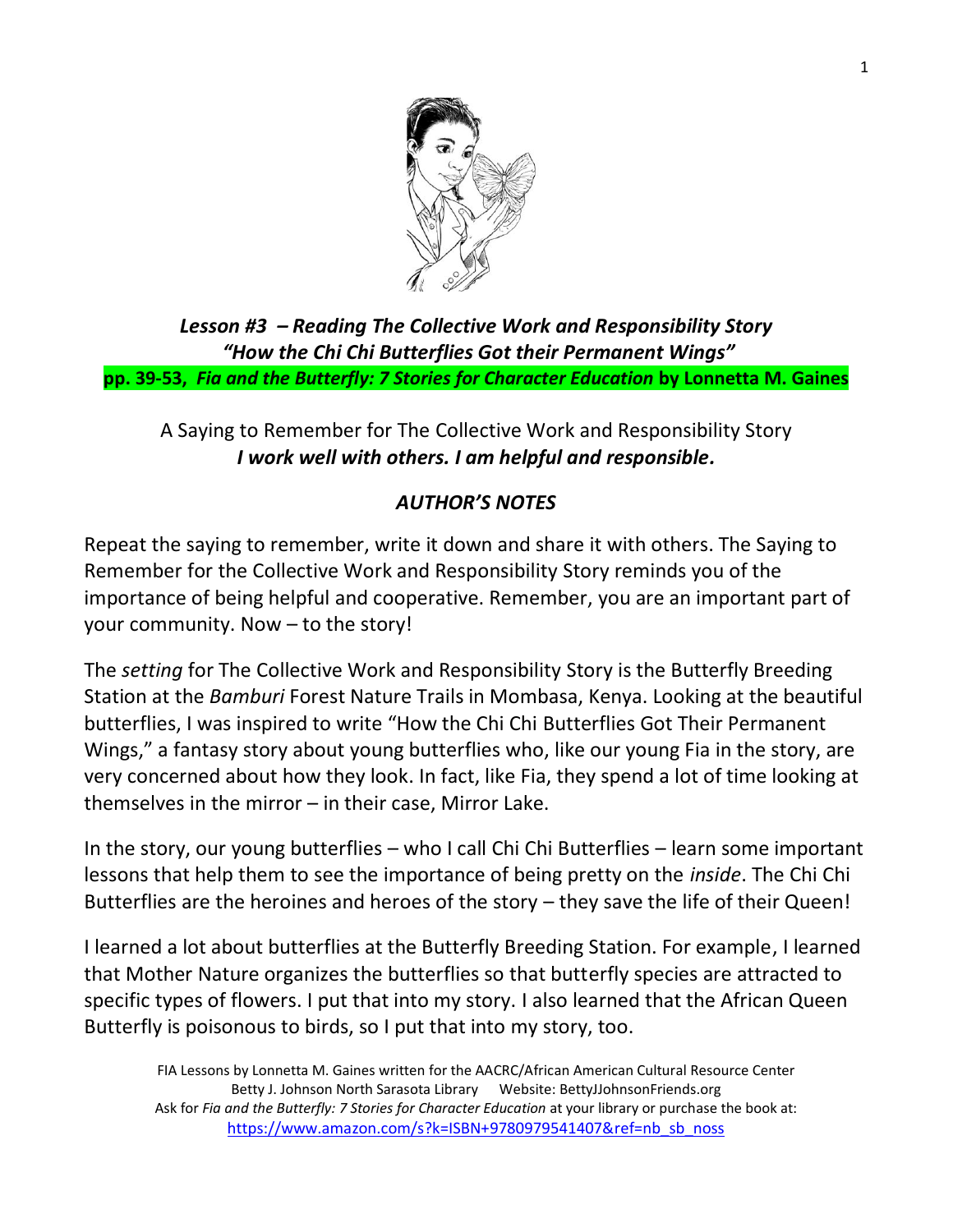In my story, when the butterflies are driven away to a new land where the flower supply is limited, they organize themselves by choosing specific types of flowers for their food so that they all can eat. And because their Queen is poisonous to birds, she is able to remain in their native land when the greedy birds drive the other butterflies away.

I want you to know another thing about this story. I was thinking about my people, about African Americans, when I wrote this story. Like my people, the butterflies start out in a land of abundance and plenty. Then, they are forced to leave their Motherland and have to learn to survive in a cold new land of scarcity and hardship. When a crucial problem arises – in this case, the life-threatening situation of their Queen, it's the young butterflies – the Chi Chi Butterflies – who are bold enough to take action. When I wrote about those young butterflies, I was thinking about the young people in the Civil Rights Movement who, along with their elders, risked their lives in a mighty Movement for Justice. (I wrote a little about the Civil Rights Movement in the End Notes, pages 123 and 124, in *Fia and the Butterfly*.)

So, Dear Readers, while you are reading the Fantasy story about the Chi Chi Butterflies and their permanent wings, you may find yourself thinking about other situations as well . . . maybe situations in your school or in your neighborhood . . . and also about the continuing Movement for Justice in our communities, in our country, and in the world.

Review some of the key lessons in "How the Chi Chi Butterflies Got their Permanent Wings" by completing the Reflections in FIA Activity #3. Enjoy!!!

*Extra Credit (smile). Answer the twelve questions at the end of the story (pp 50 & 51). Complete the Character Development Activities (pp 52 and 53).*